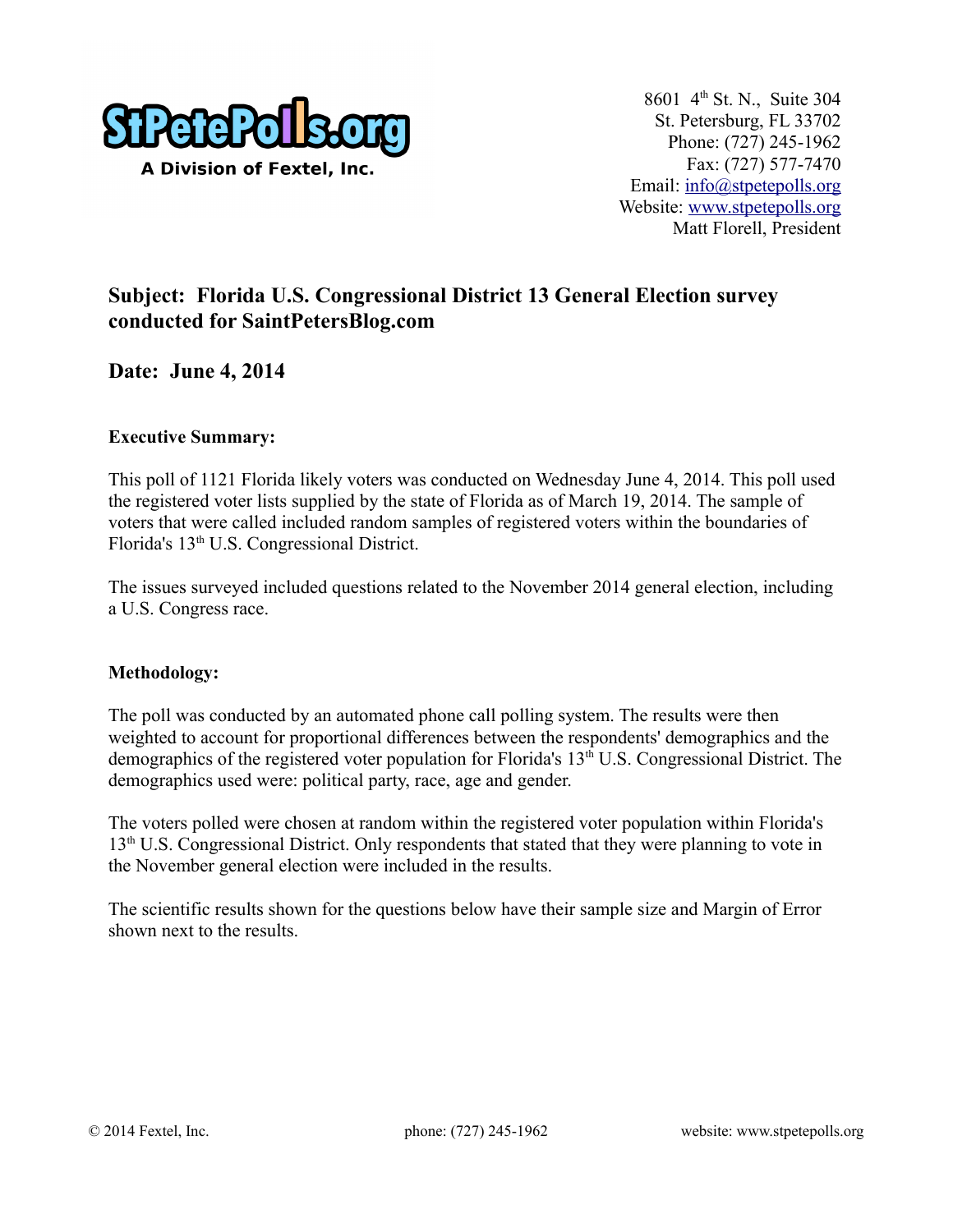# **Summary of Scientific Results:**

#### **In the race for US Congress district 13, would you vote for Republican David Jolly or Libertarian Lucas Overby?**

| Responses: 1121 | Margin of Error 2.9% at a 95% confidence level |
|-----------------|------------------------------------------------|
|                 |                                                |
|                 |                                                |
|                 |                                                |
|                 | 47.4%<br>30.8%<br>21.8%                        |